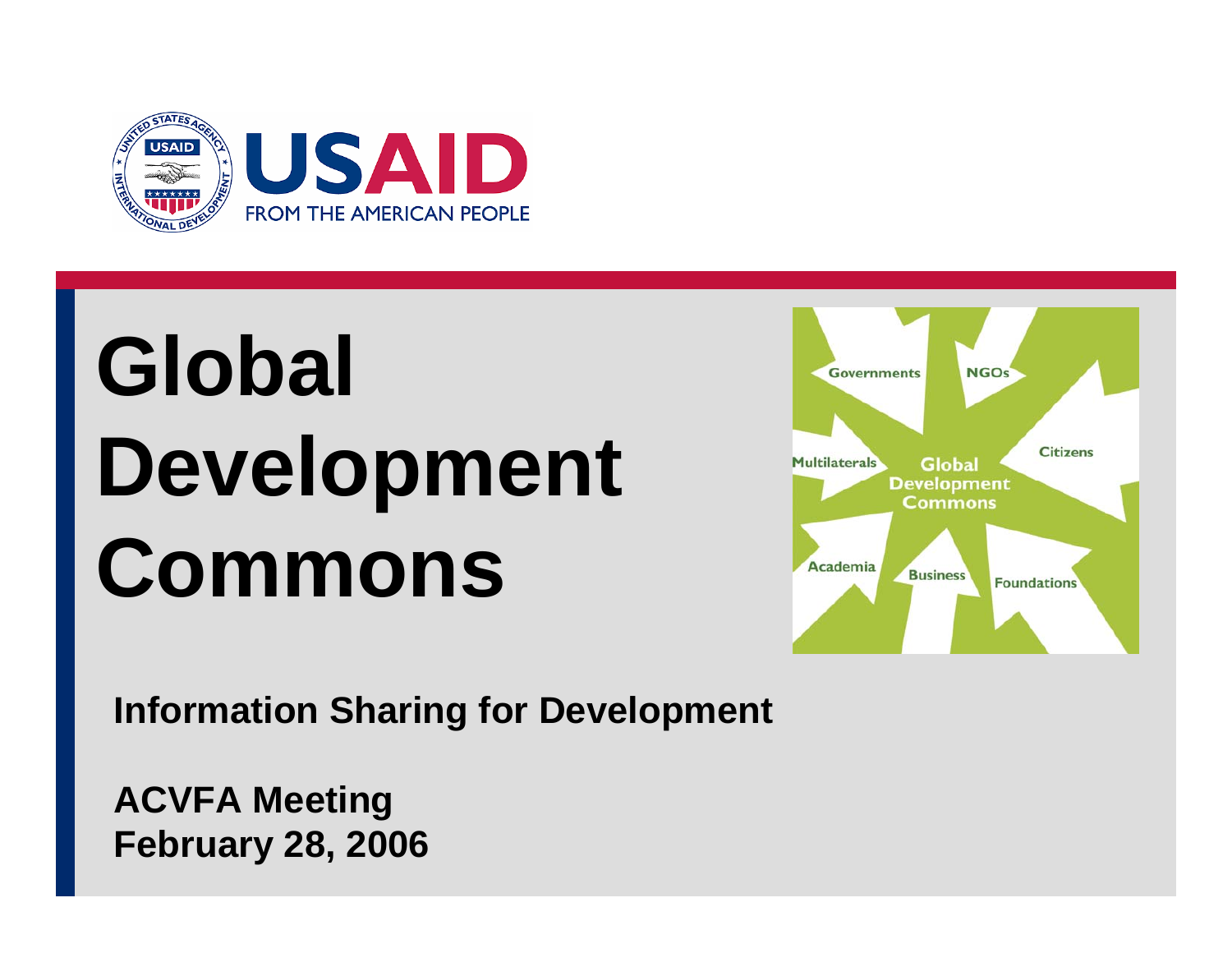

•A virtual space where development stakeholders share information and exchange ideas in real-time.

•Not owned by any one government, business, or entity but by the development user community.

•Builds on recent dramatic changes in the development assistance landscape.

•Repositions information sharing to optimize fast-paced changes in the internet, communications, and web-based applications.

2 •Responds to consumer and end-user information needs.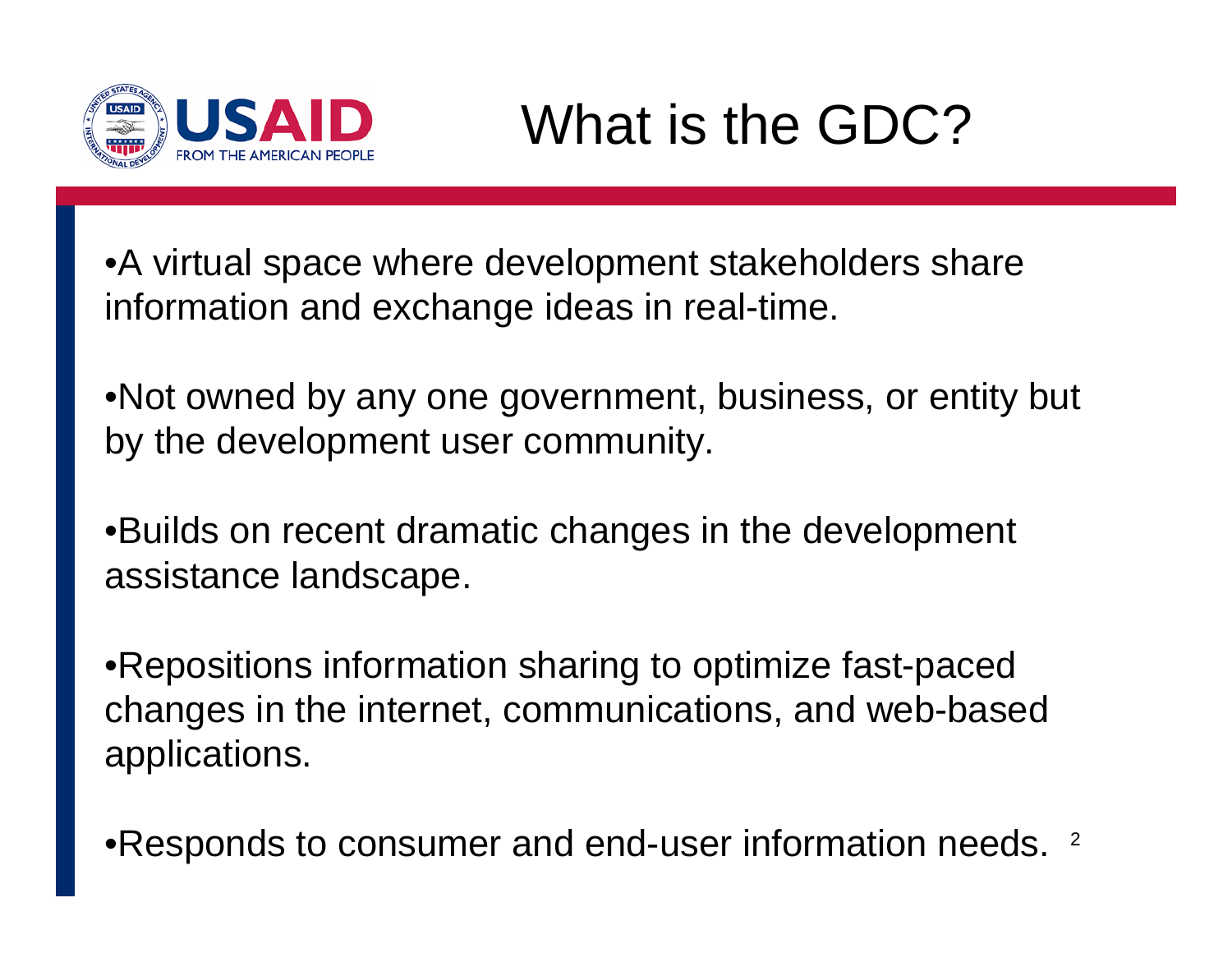

•Over 1 billion internet users in 2006 -- more than ½ of those new users are from the developing world.

•By 2011, 2 out of every 3 three internet users will come from the developing world.

•In most developing countries, the new internet users are 20 fold more likely to use mobile phones and other wireless devices than fixed platforms.

•The number of public and private stakeholders seeking to reduce poverty is increasing exponentially as internet user rates sky rocket.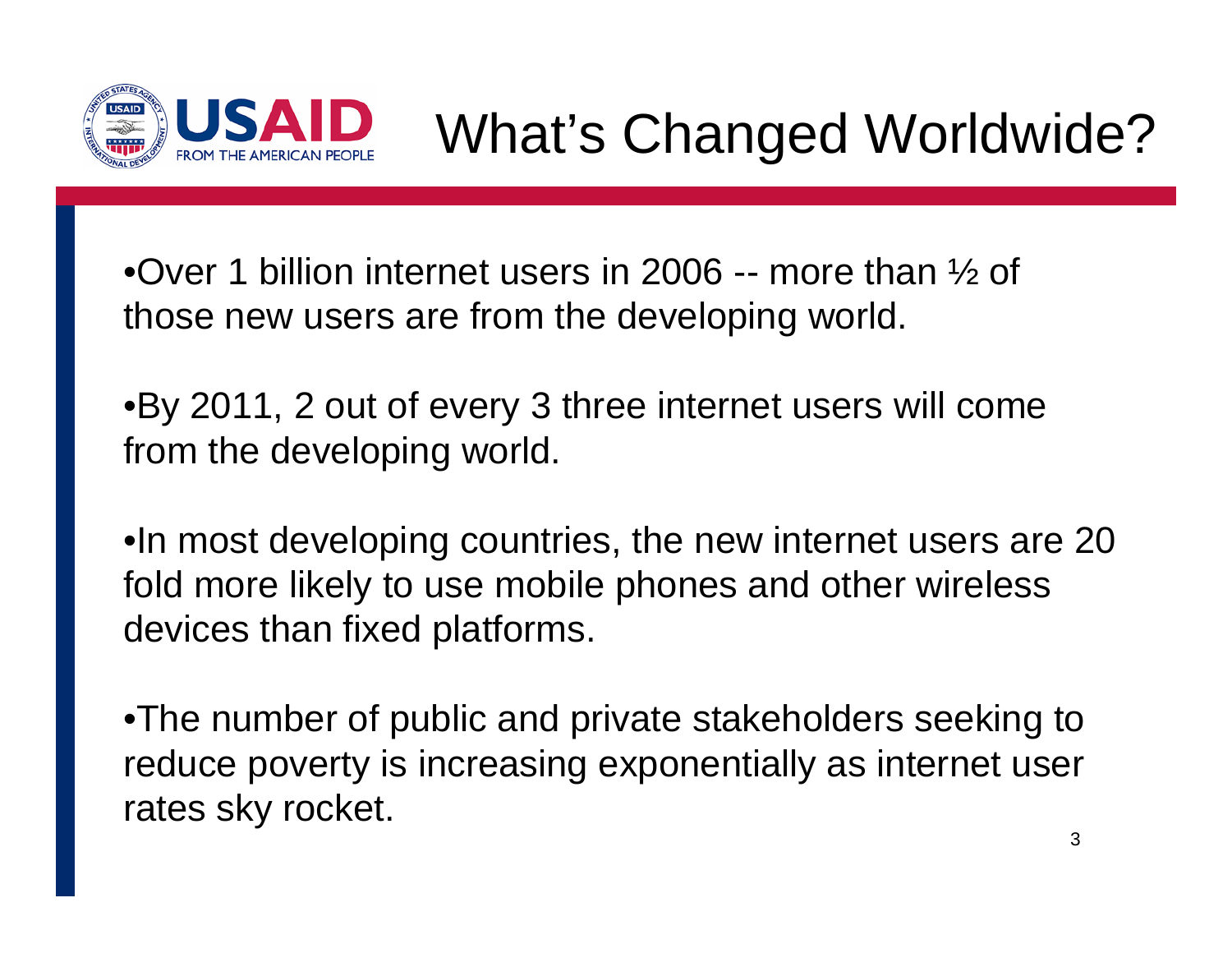

•Most major search engines like Google and Yahoo are focused on number of hits and speed rather than content.

•Meeting end-user development information needs is often tedious, uncertain, and unreliable.

•Many stakeholder websites/development portals are mainly built for "top-end users".

•End-users must find pertinent websites rather than have the website information come to them.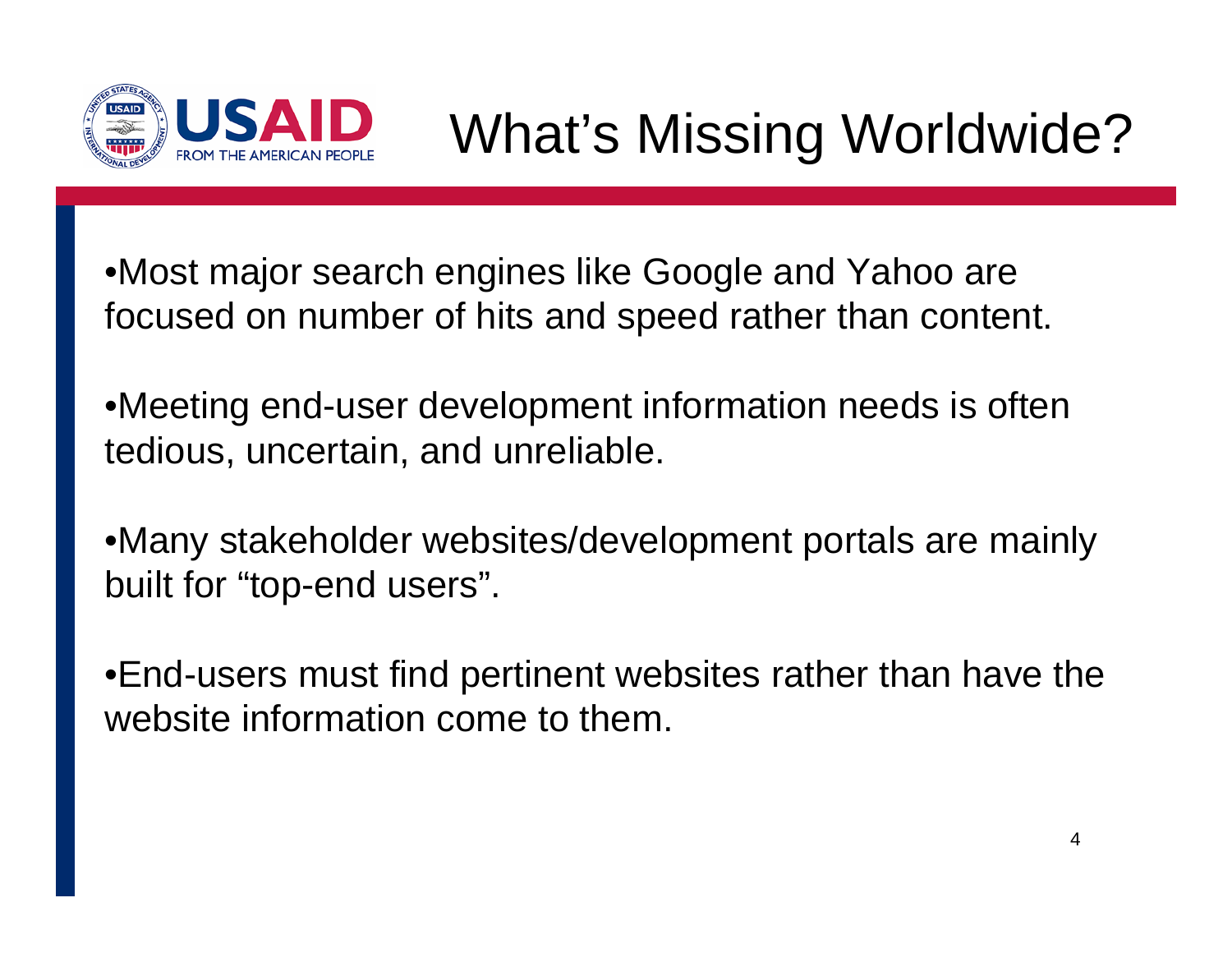

•Accelerate real-time information sharing worldwide especially among aid end-users, recipients, and beneficiaries.

•Catalyze the worldwide effort to build the next generation of information sharing platforms – "*Development Portal 2.0"*

•Build partnerships with leading public and private sector organizations so that "*Development Portal 2.0*" is a shared effort.

•Create a *USAID "Smart Portal"* that will link all Agency websites and make searching for Agency information and best practices easy and efficient.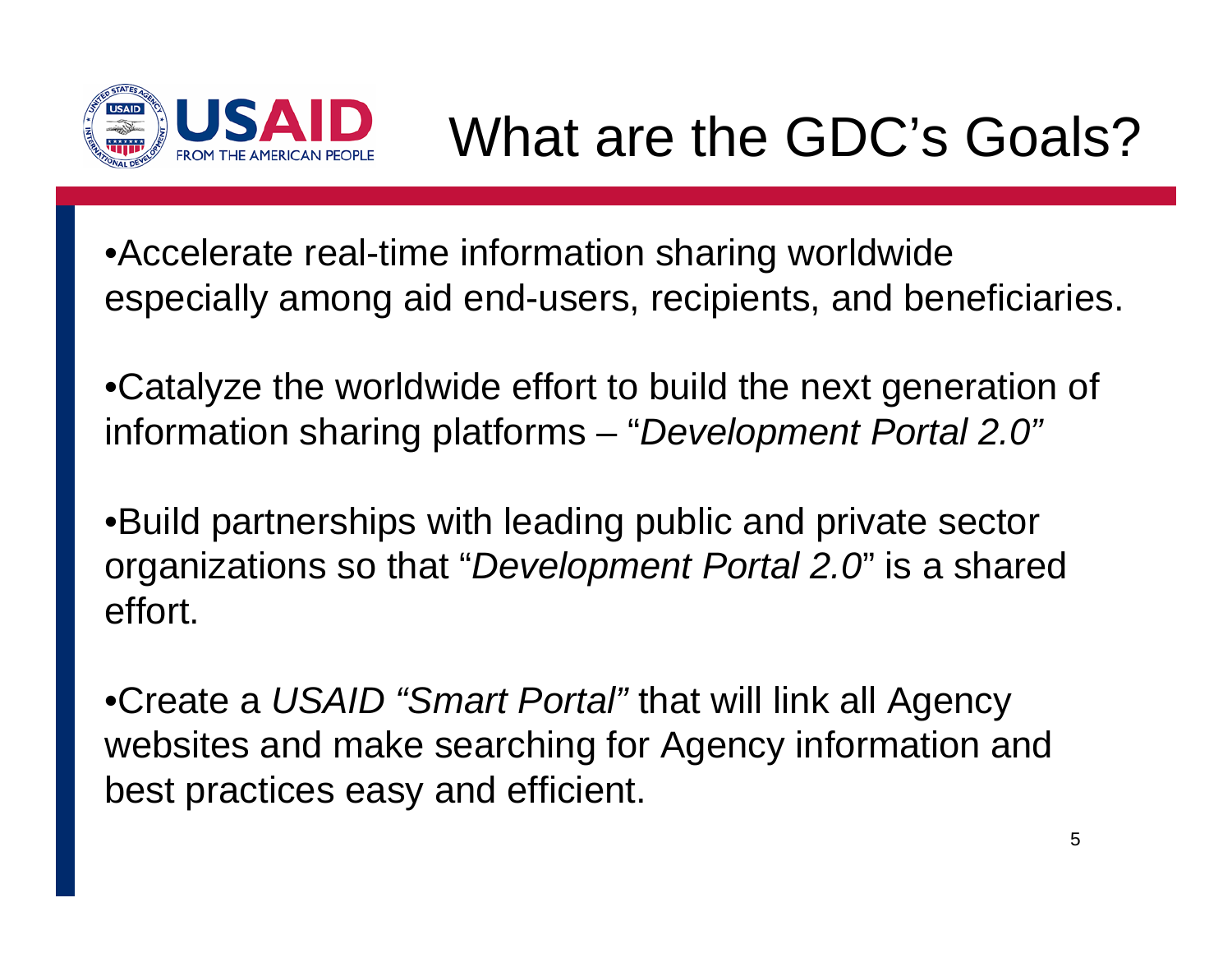

## GDC Worldwide

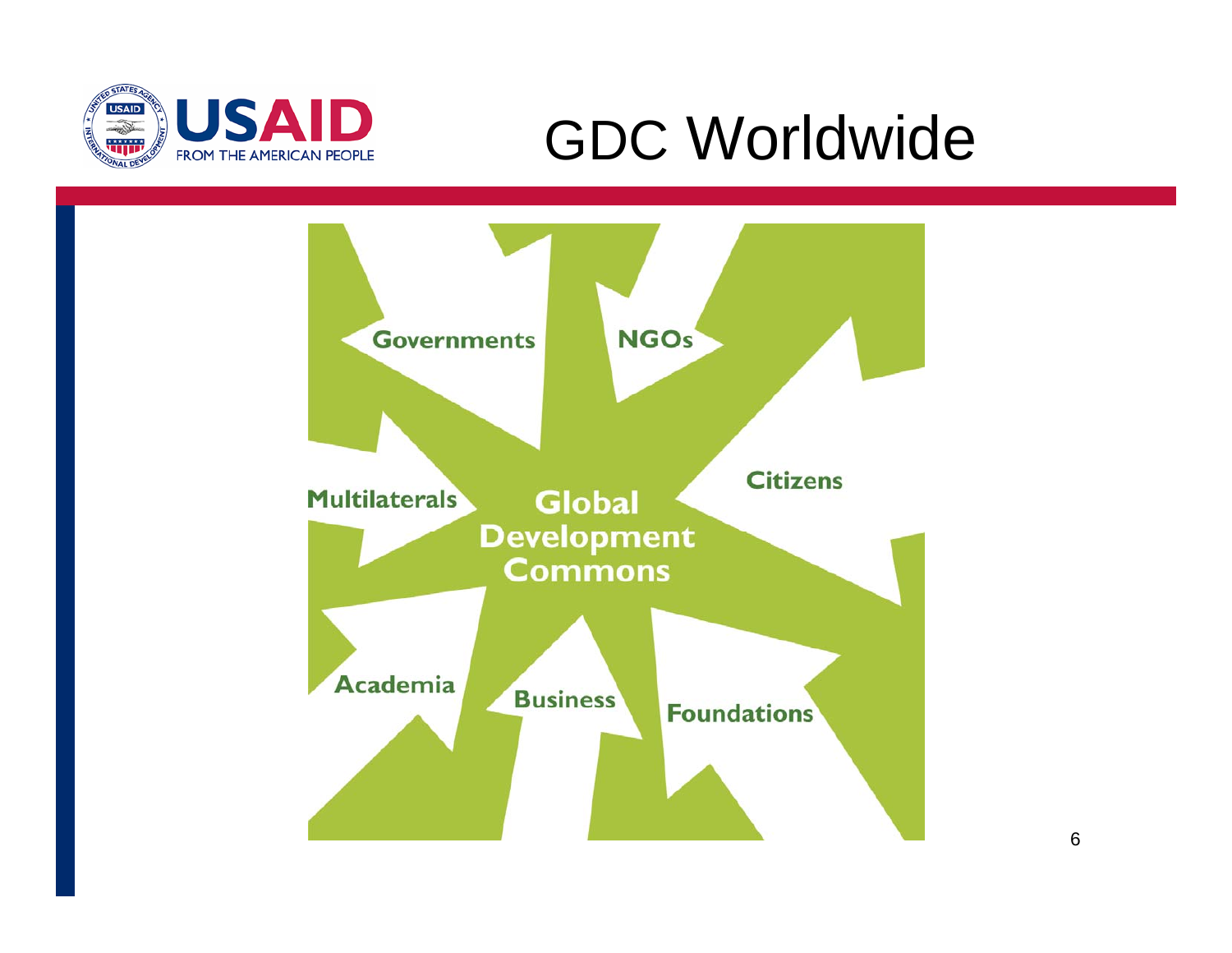

## USAID's Smart Portal



7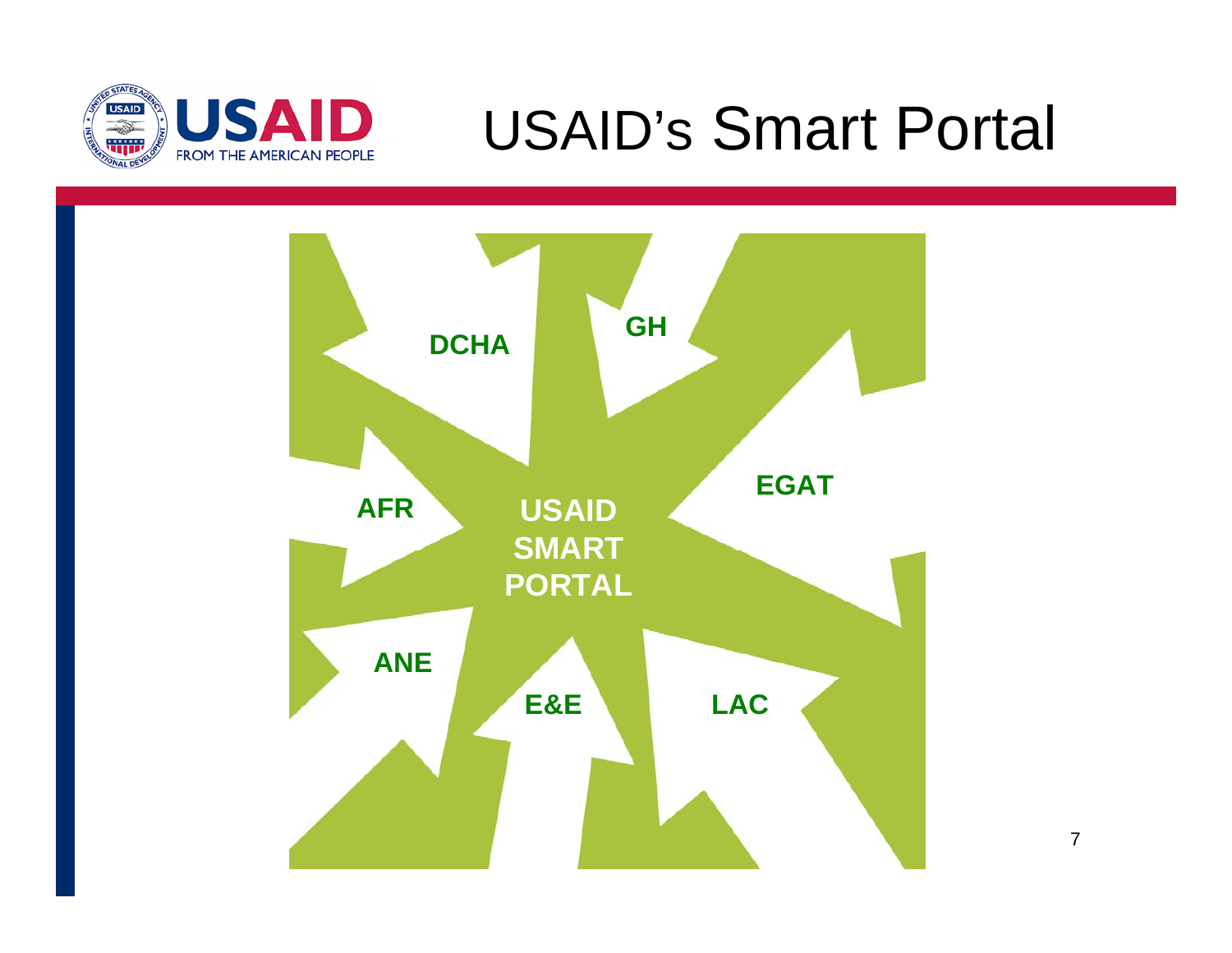

#### Mission Directors' Working Group Feedback

- •Determine USAID value added in web site/portals
- •Conduct Agency wide Mission-level GDC survey
- •Recruit pilot missions for in depth GDC input
- Examine end-users' interest/demand
- •Identify barriers to "bottom-up" GDC access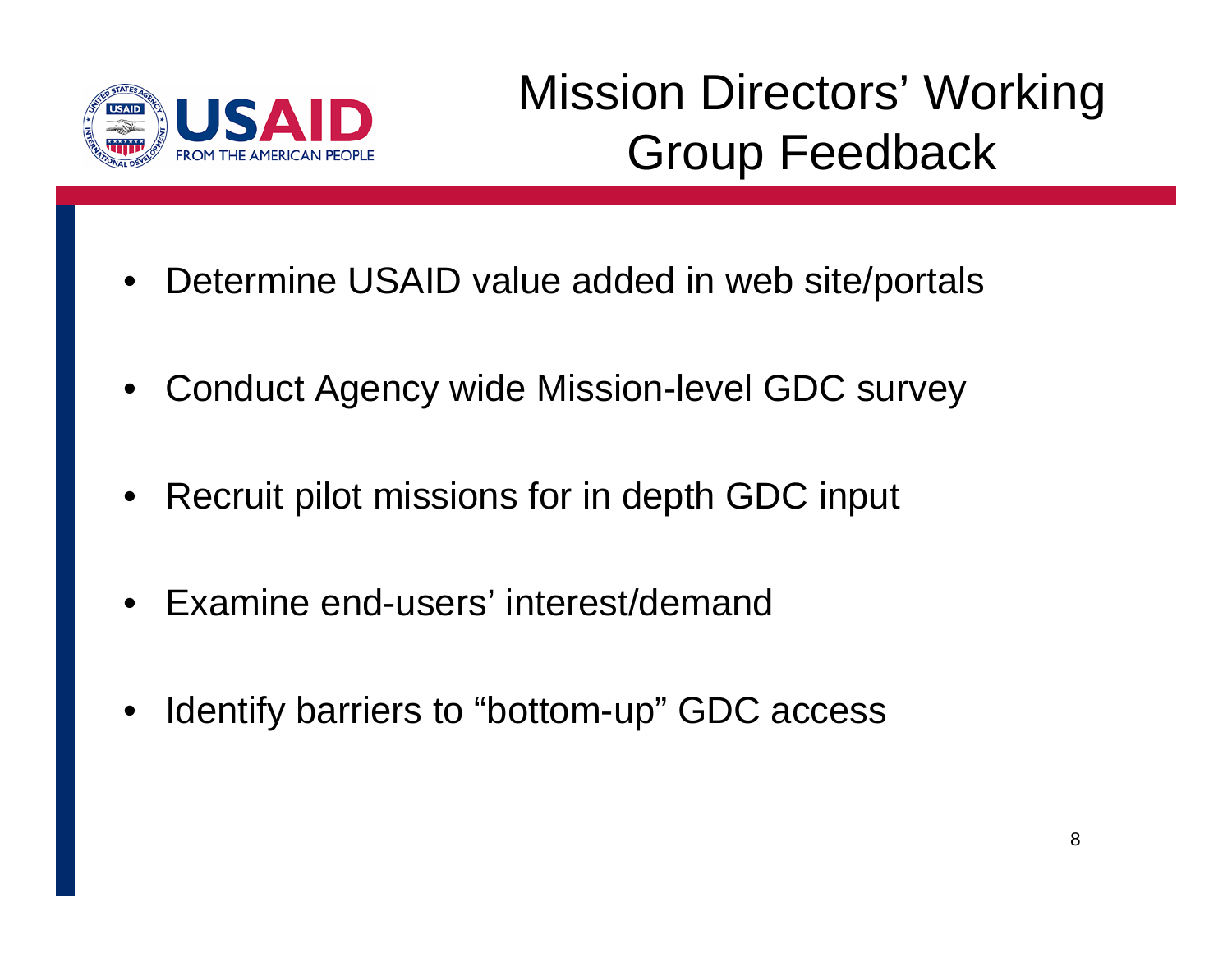



- Please visit the website at: www.usaid.gov/about\_usaid/gdc/
- Or contact us directly:
	- Steve Gale: sgale@usaid.gov; 202-712-4627
	- Amy Koler: <u>akoler@usaid.gov;</u> 202-712-0173
	- T.J. Collins: <u>tcollins@usaid.gov;</u> 202-712-5634